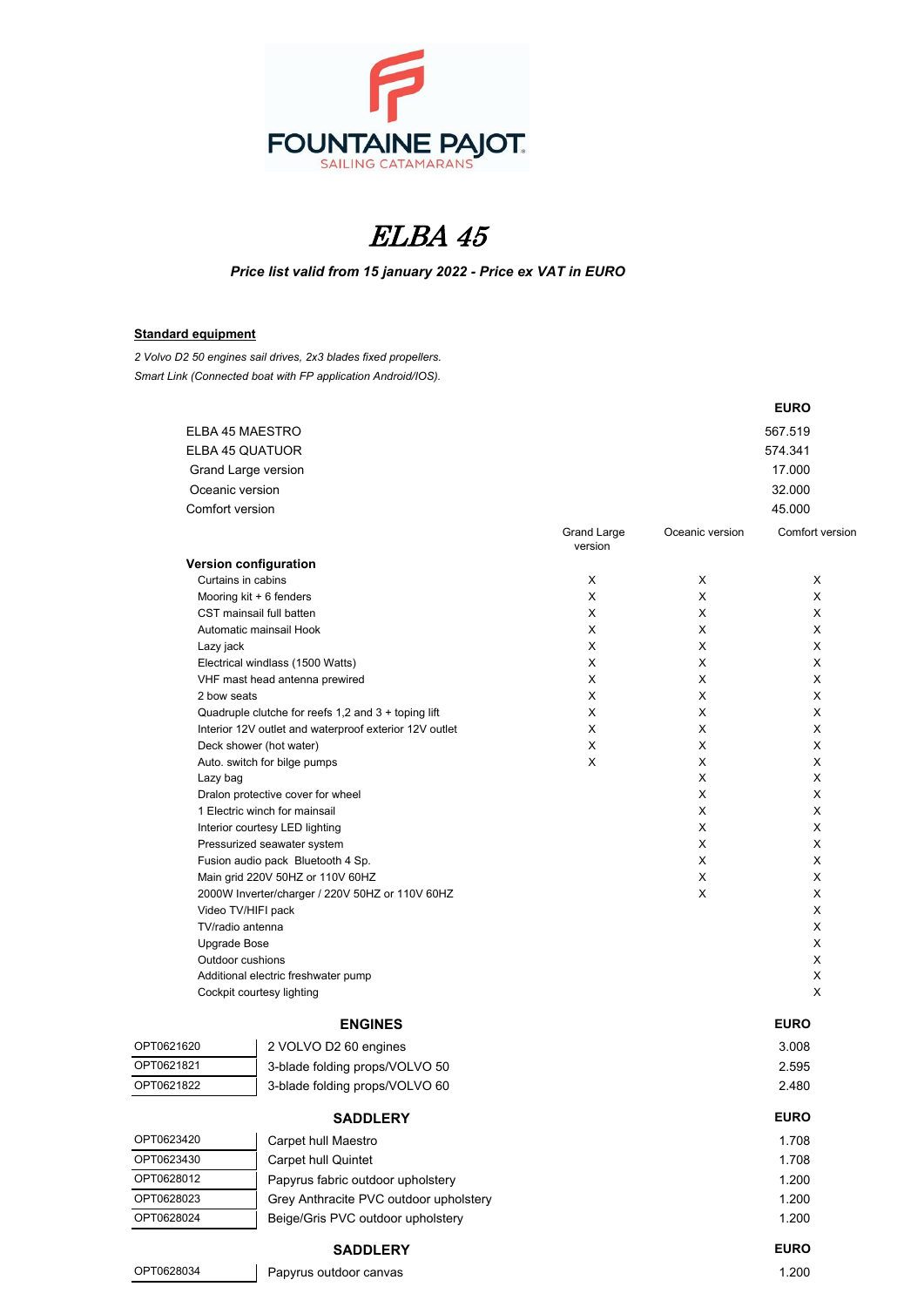| OPT0628043 | Nature PVC indoor upholstery       | 1.200 |
|------------|------------------------------------|-------|
| OPT0628044 | Muscade PVC indoor upholstery      | 1.200 |
| OPT0628057 | Marble fabric indoor upholstery    | 1.200 |
| OPT0628059 | Quartz fabric indoor upholstery    | 1.200 |
| OPT0628060 | Ricefabric indoor upholstery       | 1.200 |
| OPT0628061 | Paraiba fabric indoor upholstery   | 1.200 |
| OPT0628062 | Tangerine fabric indoor upholstery | 1.200 |

| <b>EXTERIOR EQUIPMENT</b> |                                                    | <b>EURO</b> |
|---------------------------|----------------------------------------------------|-------------|
| OPT0622240                | Cockpit tent                                       | 3.870       |
| OPT0622250                | Fabric closing the access to the helm station      | 1.730       |
| OPT0622270                | Exterior window blinds for saloon                  | 1.530       |
| OPT0622280                | Bimini for helm station                            | 3.120       |
| OPT0622281                | Sun awning on the foredeck saloon                  | 2.953       |
| OPT0622290                | Enclosure for bimini helm station                  | 2.539       |
| OPT0622300                | Polyester cockpit table                            | 800         |
| OPT0622310                | Teak cockpit table extension                       | 1.523       |
| OPT0622350                | Outdoor cushions (cockpit + lounge deck)(lncl.Cft) | 6.422       |
| OPT0622355                | Outdoor foredeck cushions                          | 2.921       |
| OPT0622360                | Lounge deck sun awning                             | 2.544       |
| OPT0622510                | Protective strip on both transoms                  | 220         |
| OPT0622710                | 2nd swim ladder                                    | 463         |
| OPT0622880                | Teak floor transoms/cockpit                        | 11.893      |
| OPT0622890                | Synthetic teak floor transoms and cockpit          | 9.825       |
| OPT0622900                | Additional mooring cleats                          | 269         |
| OPT0623140                | Gas barbecue                                       | 1.937       |
| OPT0623180                | Integrated Gas plancha                             | 1.650       |

## **INTERIOR EQUIPMENT EURO**

| OPT0623390 | Combination locking safe                                      | 329   |
|------------|---------------------------------------------------------------|-------|
| OPT0623470 | Saloon curtains                                               | 3.000 |
| OPT0623540 | Fitting out port forepeak (Incompatible with MAESTRO version) | 2.923 |
| OPT0623545 | Toilet in port forerpeak (incompatible with OPT0623540)       | 1.929 |
| OPT0623550 | Fitting out starbord forepeak                                 | 2.923 |
| OPT0623611 | Synthetic teak floor maestro shower                           | 877   |
| OPT0623615 | Handrail in staircase                                         | 339   |
| OPT0623700 | Saloon table convertible into bed                             | 1.980 |
| OPT0623710 | Electrical multifunction table                                | 4.949 |
| OPT0623810 | Beds with slatted bases for 4 cabins                          | 1.191 |
| OPT0623820 | Beds with slatted bases for 3 cabins                          | 893   |
|            |                                                               |       |

## **ELECTRONIC TV AND HIFI EURO** OPT0626110 Second VHF AIS helmstation (Req. GARMIN Pack 1, 2 ou 3) 420 **ELECTRONIC TV AND HIFI EURO** OPT0626211 GARMIN 1 Smart Cruising : Autopilot, VHF, AIS, GPS 8410, 2\*multi GMI20 13.000 OPT0626221 GARMIN 2 Smart Cruising : Autopilot, VHF, AIS, 2\*GPS 8410, 2\*multi GMI2 15.600 OPT0626231 GARMIN 3 Smart Cruising : Autopilot, VHF, AIS, 2\*GPS 8412/8410, 2\*multi 16.500 OPT0626295 forward scan Garmin PS 51-TH (Req. PACK GARMIN) 2.790 OPT0626430 Radar + support + wiring 3.030 OPT0626460 Smart Link : camera and sensors 2.200 OPT0626510 GARMIN autopilot remote 303 OPT0626800 TV screen (22") multimedia 16/9 with DVD player unit for 1 cabin (TV system 1.640 OPT0626801 TV screen (32') multimedia 16/9 Maestro cabin (TV system PAL & SECAM) 2.246

| OPT0626910 | Video TV/HIFI pack (Req. OPT0626950 and Version OCE/CFT)(incl. Cft) | 2.760 |
|------------|---------------------------------------------------------------------|-------|
| OPT0626950 | TV/radio antenna (Incl.Cft)                                         | 738   |
| OPT0626980 | Upgrade Bose (Reg. Version OCE/CFT)(Incl.Cft)                       | 1.720 |
| OPT0626990 | WIFI amplifier                                                      | 1.538 |
|            |                                                                     |       |

| <b>HOUSEHOLD APPLIANCES AND COMFORT</b> |                                                                       | <b>EURO</b> |
|-----------------------------------------|-----------------------------------------------------------------------|-------------|
| OPT0623000                              | 12V 130L Fridge (Incompatible with OPT0623010)                        | 1.656       |
| OPT0623010                              | 12V 90L - 5°C cold Storage $(= 23° F)$ (Incompatible with OPT0623000) | 1.837       |
| OPT0623040                              | Cockpit fridge                                                        | 1.799       |
| OPT0623160                              | 220V Microwave oven (Req. Version OCE/CFT)                            | 490         |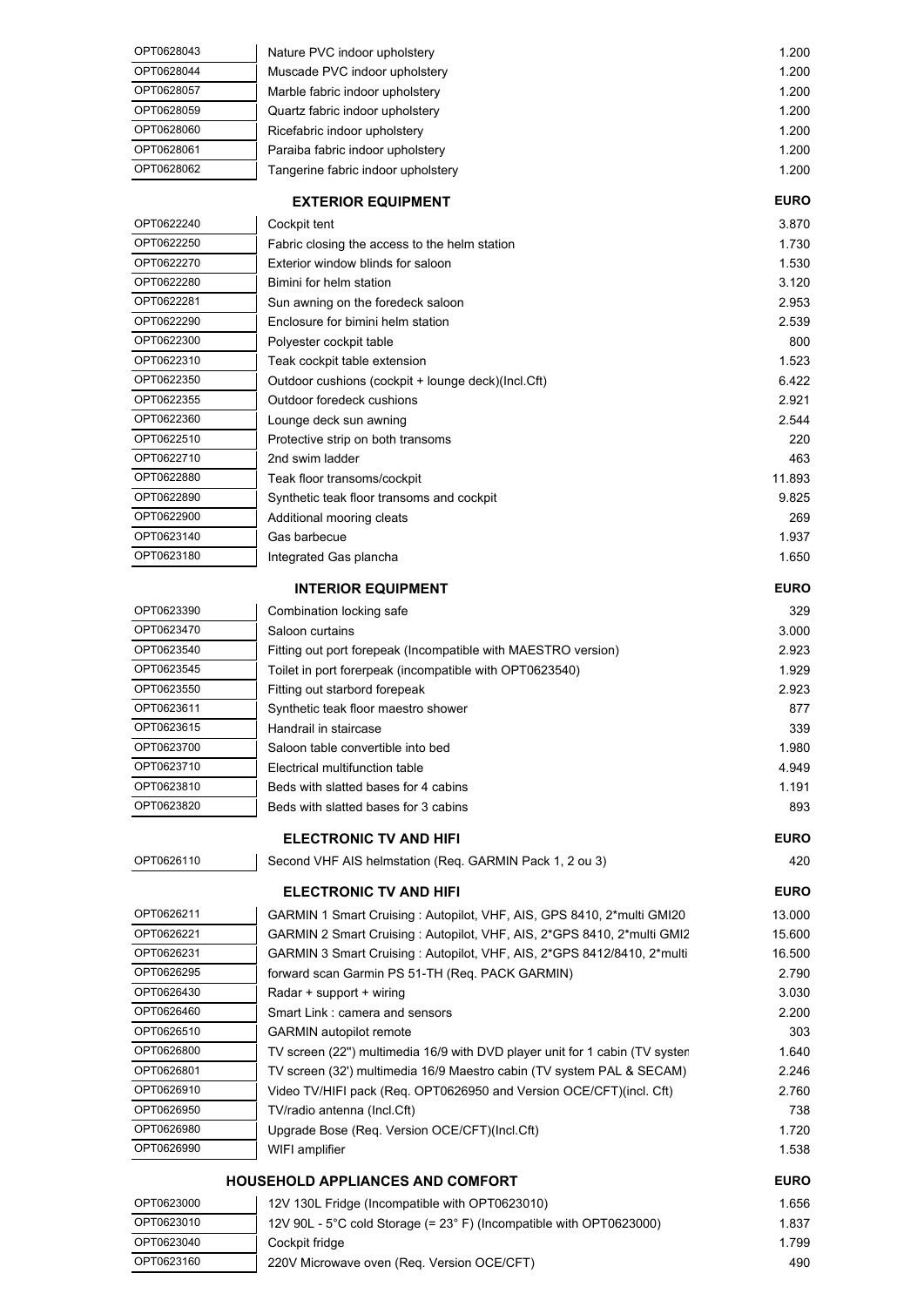| OPT0623200 | Dishwasher 6 pers. (Req. Version OCE/CFT)                                  | 1.500       |
|------------|----------------------------------------------------------------------------|-------------|
| OPT0623240 | Washing machine 5KG 220V (Req.Version OCE/CFT)                             | 1.500       |
| OPT0623250 | Washer/Dryer 5KG 220V (Req.Version OCE/CFT)                                | 1.800       |
| OPT0624160 | 1 Electric head large bowl                                                 | 1.190       |
| OPT0624161 | One fresh water electric head (Req. OPT0625710 or OPT0625760 or OPT(       | 1.200       |
| OPT0625350 | 12V fan $(max 6)$                                                          | 166         |
| OPT0625820 | Air cond. 220V 50HZ main syst.56K BTU Maestro                              | 26.336      |
| OPT0625821 | Air cond. 220V 50HZ main syst.56K BTU quatuor                              | 26.147      |
| OPT0625920 | Complete heating system hulls and saloon                                   | 12.366      |
|            |                                                                            |             |
|            | <b>ELECTRICITY AND LIGHTING</b>                                            | <b>EURO</b> |
| OPT0623290 | Cockpit courtesy lighting (Incl.Cft)                                       | 1.700       |
| OPT0623320 | Mast and boom lighting                                                     | 6.102       |
| OPT0623330 | Underwater lighting 2x21 W                                                 | 2.538       |
| OPT0624330 | Additional electric freshwater pump                                        | 450         |
| OPT0625021 | Additional AGM battery 150A                                                | 645         |
| OPT0625320 | Additional Interior 12V outlet                                             | 127         |
| OPT0625480 | Solar panels 4X90/100 W                                                    | 3.992       |
| OPT0625620 | 9KW 220V 50HZ genset (Req. Version OCE/CFT)                                | 18.500      |
| OPT0625710 | Watermaker 12V 60L/h at low consumption                                    | 10.300      |
| OPT0625760 | Watermaker 180L/h 50HZ (Req. Version OCE/CFT)                              | 13.900      |
|            | <b>NAVIGATION</b>                                                          | <b>EURO</b> |
| OPT0621000 | Off shoresails                                                             | 18.900      |
| OPT0621250 | Gennaker                                                                   | 5.174       |
|            |                                                                            |             |
|            | <b>NAVIGATION</b>                                                          | <b>EURO</b> |
| OPT0621350 | PROFURL genoa furler                                                       | 1.000       |
| OPT0621450 | Bowsprit and gear for gennaker                                             | 5.862       |
| OPT0622000 | Add. windlass control chain counter                                        | 579         |
| OPT0622420 | Electric platform (maximum load 150kg)                                     | 16.000      |
| OPT0622600 | Antifouling, primary epoxy                                                 | 3.576       |
| OPT0622950 | 1 Electric winch for genoa sheet                                           | 2.138       |
| OPT0622960 | Electric davit winch                                                       | 2.300       |
|            | <b>60HZ OPTIONS</b>                                                        | <b>EURO</b> |
| OPT0622525 | Rub rail                                                                   | 1.808       |
| OPT0623130 | Pre-installation of washing machine 60HZ (Req. Version OCE/CFT)            | 766         |
| OPT0624220 | 110V Water heater (Req. Version OCE/CFT)                                   | 300         |
| OPT0624620 | US standard gas installation                                               | 1.200       |
| OPT0625630 | 11KW 110V/60HZ genset (Req. Version OCE/CFT)                               | 19.300      |
| OPT0625770 | Watermaker 180L/h 60HZ (Req. OPT0625621 or OPT0625630)                     | 13.707      |
| OPT0625830 | Air cond. 110V 60HZ main syst. 56K BTU Maestro                             | 26.700      |
| OPT0625831 | Air cond. 110V 60HZ main syst. 56K BTU Quatuor                             | 26.500      |
| OPT0626111 | Second VHF AIS helmstation US channels (Req. GARMIN Pack 1, 2 ou 3)        | 420         |
| OPT0626170 | VHF US channels (Req. Garmin Pack 1, 2 or 3)                               | 450         |
| OPT0626810 | Pre installation of an video pack for saloon without TV (Req. OPT0626950 a | 3.139       |
| OPT0626811 | Pre installation of NTSC TV for the maestro cabine (Req. OPT0625580)       | 2.157       |
| OPT0626812 | Pre installation of NTSC TV for 1 cabine (Req. OPT0625580)                 | 1.369       |
|            |                                                                            |             |
|            | <b>SAFETY</b>                                                              | <b>EURO</b> |
| OPT0627000 | Safety equipment without life raft                                         | 3.642       |
| OPT0627020 | Minimum safety kit                                                         | 2.336       |
| OPT0627030 | Chain + 25KG Anchor                                                        | 1.246       |
| OPT0627100 | MP6 container life raft                                                    | 1.650       |
| OPT0627140 | MP10 container life raft                                                   | 2.000       |
| OPT0627970 | Hypalon Dinghy 3.4m & 15HP engine                                          | 8.367       |
|            | <b>DELIVERY SERVICES</b>                                                   | <b>EURO</b> |
| OPT0621420 | Mast in 2 parts                                                            | 1.200       |
| OPT0629000 | Boat preparation                                                           | 12.850      |
| OPT0629010 | Ex-factory                                                                 | 1.033       |
| OPT0629011 | On board training                                                          | 2.600       |
| SRV062101  | Exportation                                                                | 406         |
|            |                                                                            |             |